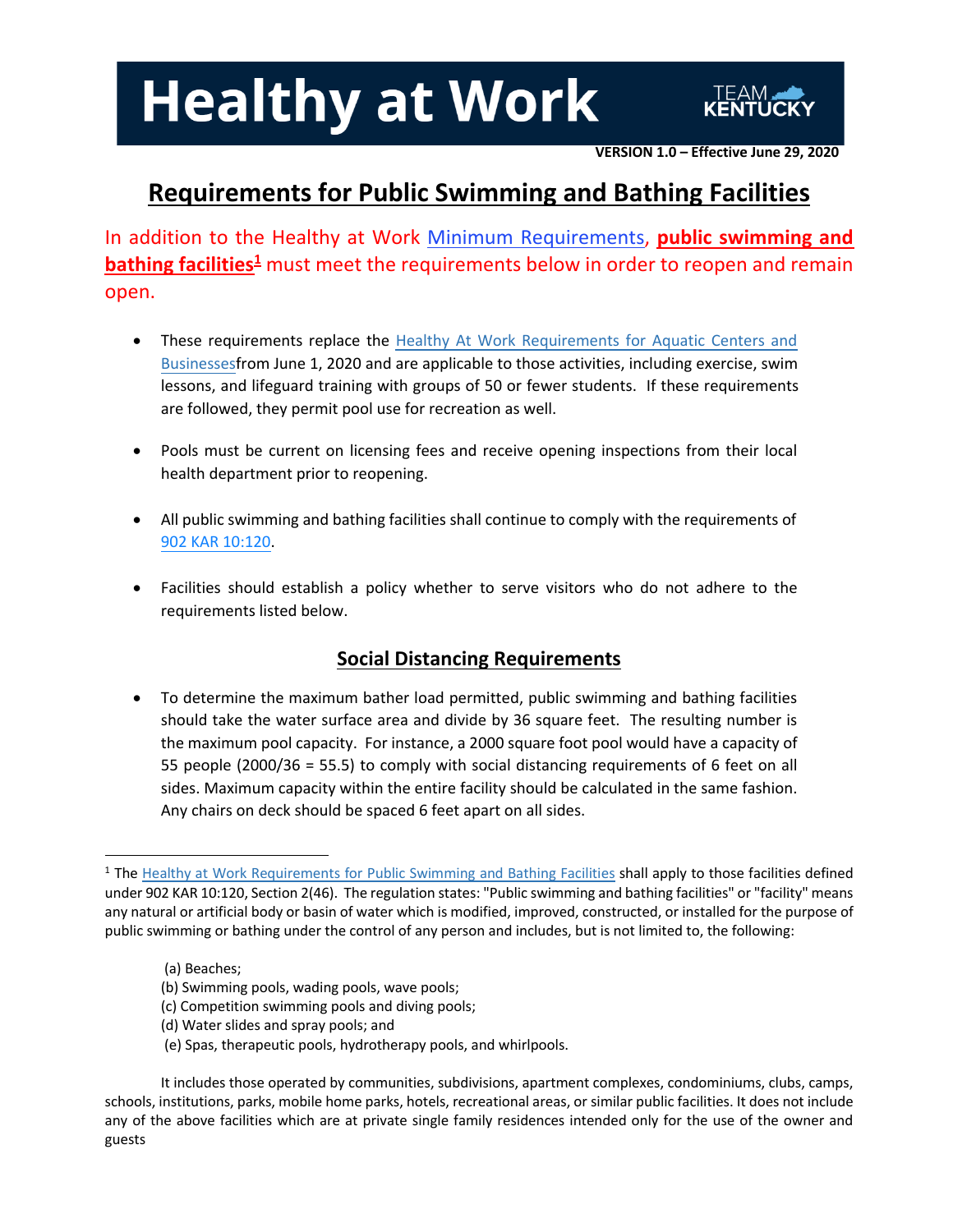- Public swimming and bathing facilities must ensure that proper social distancing is enforced any time individuals' heads are above the water's surface, including a distance of at least 6 feet between all individuals who are not members of the same household.
- Public swimming and bathing facilities must eliminate the use of any waiting areas.
- Public swimming and bathing facilities must eliminate use of saunas and steam rooms.
- Public swimming and bathing facilities must ensure visitors do not congregate in or around the premises.
- Public swimming and bathing facilities must, to the greatest extent practicable, modify traffic flow to minimize contacts between employees and visitors.
- Public swimming and bathing facilities must prohibit gatherings or meetings of employees of 50 or more during work hours.
- Public swimming and bathing facilities must permit employees to take breaks and lunch outside, in their office or personal workspace, or in such other areas where proper social distancing is attainable.
- Public swimming and bathing facilities should provide services and conduct business via phone or Internet to the greatest extent practicable.
- Public swimming and bathing facilities should ensure employees use digital files rather than paper formats (e.g., documentation, invoices, inspections, forms, agendas) to the greatest extent practicable.
- Public swimming and bathing facilities should communicate with clients and receive payments through contactless payment options (e.g., phone or Internet) to the greatest extent practicable
- Public swimming and bathing facilities should ensure any employees able to perform their job duties via telework (e.g., accounting staff) to continue to telework.
- Public swimming and bathing facilities should discourage employees from sharing phones, desks, workstations, handhelds/wearables, or other work tools and equipment to the greatest extent practicable.
- Public swimming and bathing facilities should install floor or wall decals for cashier and other queuing areas to demark safe waiting distances of a six (6) feet minimums.

#### **Cleaning and Disinfecting Requirements**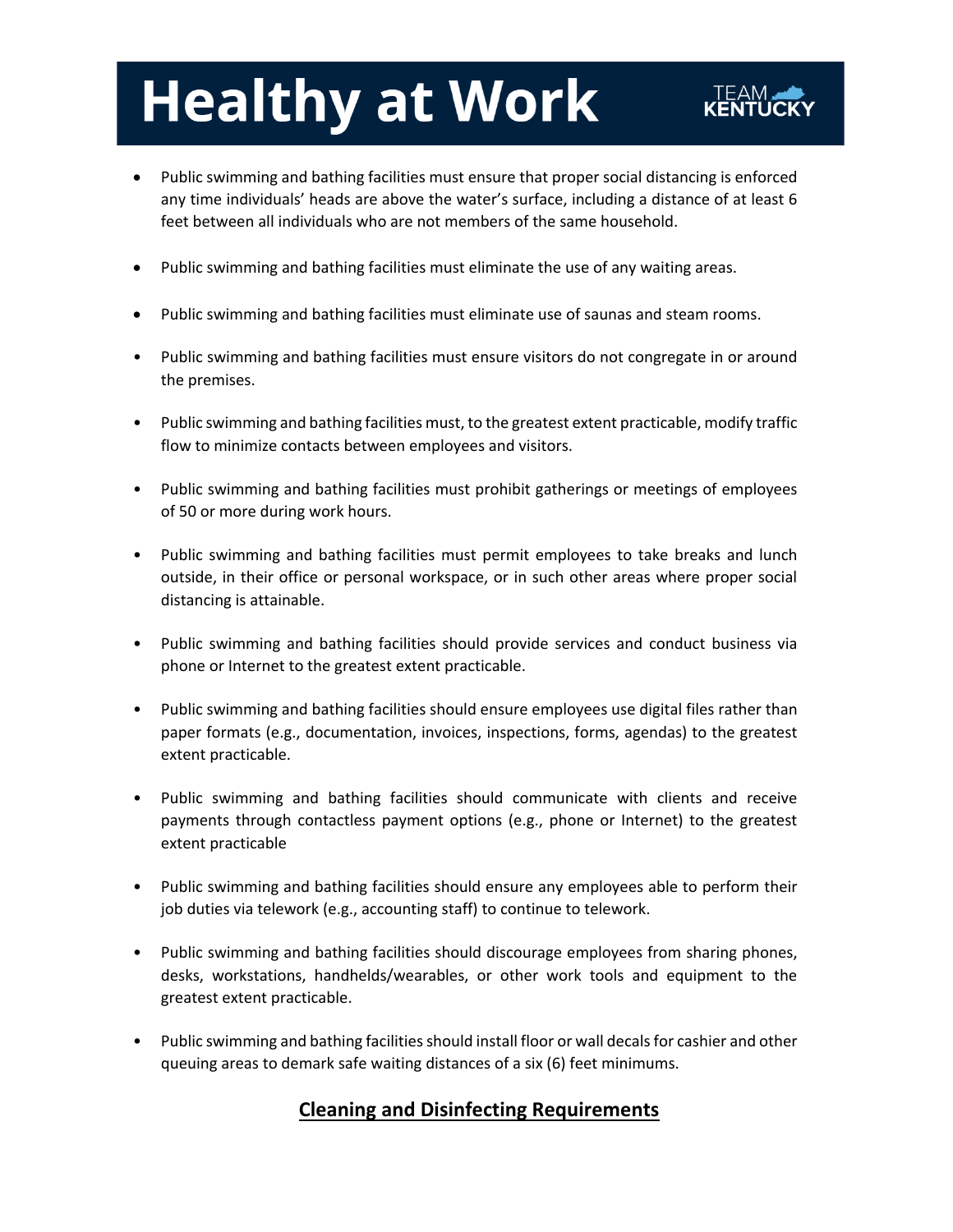- Public swimming and bathing facilities must ensure their facilities, including locker rooms, common areas, breakrooms and restrooms are properly and frequently cleaned and ventilated.
- Public swimming and bathing facilities must ensure cleaning and sanitation of frequently touched surfaces (i.e., fitting rooms, doors, PIN pads, lockers, vending machines and common areas) with appropriate disinfectants such as EPA registered household disinfectants, diluted household bleach solution, and alcohol solutions containing at least 60% alcohol.
- Public swimming and bathing facilities must ensure provide hand sanitizer, handwashing facilities, tissues and waste baskets in convenient locations to the greatest extent practicable.
- Public swimming and bathing facilities must ensure encourage visitors to properly wash their hands when they arrive at the facility.
- Public swimming and bathing facilities must clean and disinfect frequently touched surfaces hourly using a chlorine-based disinfectant. This includes, but is not limited to, handrails and ladders that extend above the water line, coping, and spa timer switches.
- Public swimming and bathing facilities must establish a cleaning and disinfecting processthat follows CDC guidelines when any individual is identified, suspected, or confirmed COVID-19 case.
- If a public swimming/bathing facility serves food or [concessions, it must follow](https://govsite-assets.s3.amazonaws.com/YGh7MJGzTBCCCaBOMJnj_Healthy%20at%20Work%20Reqs%20-%20Restaurants%20-%20Final%20Version%201.2.pdf) the Healthy At Work Restaurant Requirements.
- Public swimming and bathing facilities should ensure disinfecting wipes or other disinfectant are available at shared equipment. Swimmers should not share towels or equipment that has not been properly disinfected.
- Public swimming and bathing facilities should encourage patrons to bring their own seating to reduce use of communal of seating.
- Public swimming and bathing facilities should frequently sanitize any chairs or other shared surfaces.
- Public swimming and bathing facilities should require patrons to arrive in their swim attire so that restrooms are not also used as changing rooms.
- Public swimming and bathing facilities should permit patrons to shower at the facility if it can routinely and adequately clean and sanitize the showers and locker rooms on a frequent basis.